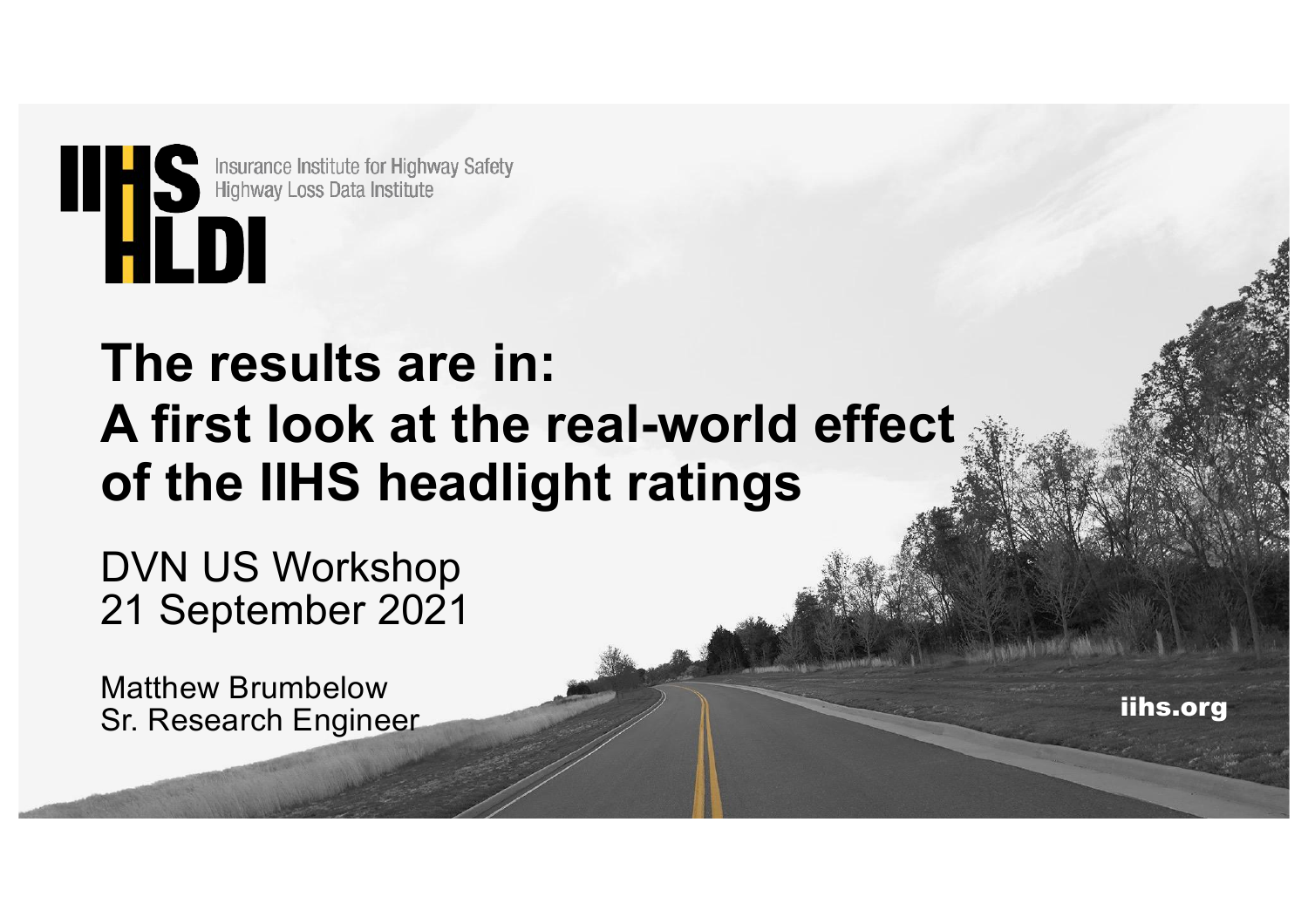# **Increased crash risk at night**

- ▶ 22% of vehicle miles traveled occur at night (EPA, 2020)
- ▶ 46% of passenger vehicle occupant fatalities at night (IIHS)
- Implies crash fatality rate per mile traveled at night is around 3 times the rate during the day
- $\blacktriangleright$  Many reasons for this, including:
	- Higher intoxication rates
	- Higher speeding incidence
	- Lower restraint use
	- Reduced ambient illumination

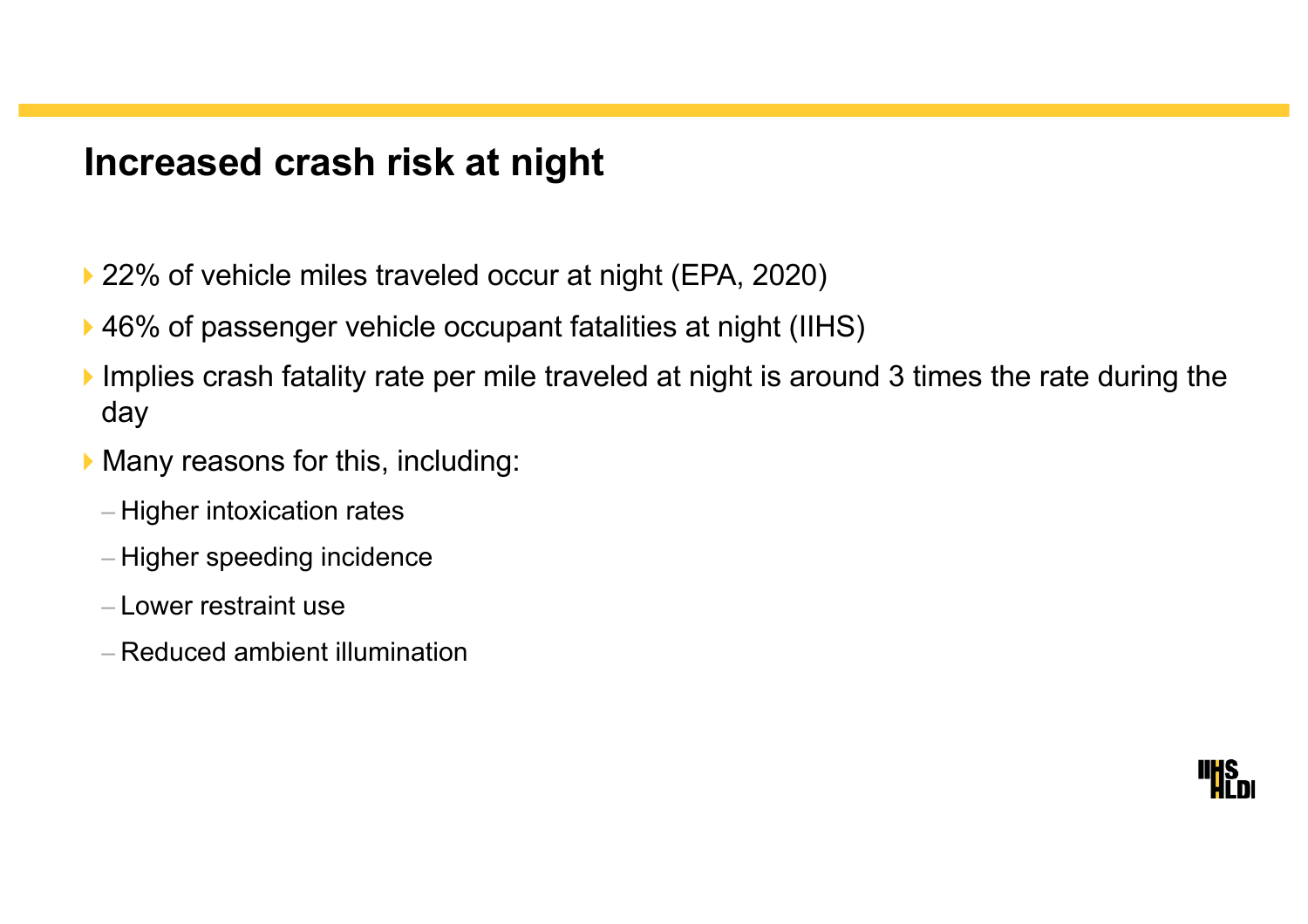# **IIHS headlight rating program**

- IHS headlight rating is combination of:
	- Low & high beam visibility on curves and straightaway
	- Low beam glare on curves and straightaway
- ▶ Rating program began in 2015
- ▶ As of September 2021, over 970 headlight systems rated
- ▶ ~350 rated systems can be uniquely determined using VIN

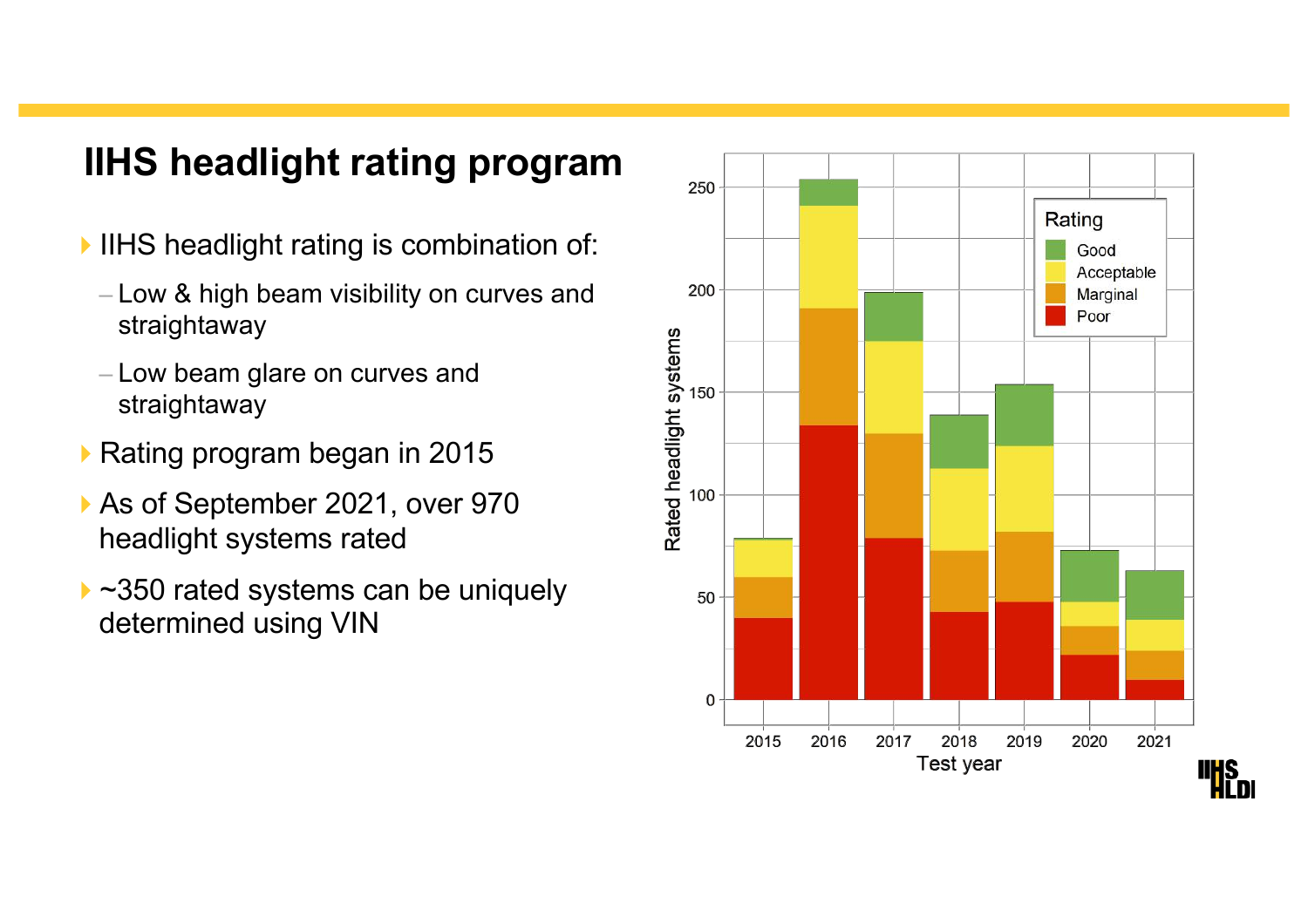#### **State data**

- ▶ Queried 11 state databases of police-reported crashes with full VINs
- ▶ 101,823 single-vehicle crashes with known headlight rating
- ▶ 43,659 (43%) at night
- Day/night status independently determined using crash time, day of year, latitude/longitude
- Dawn & dusk treated as daylight

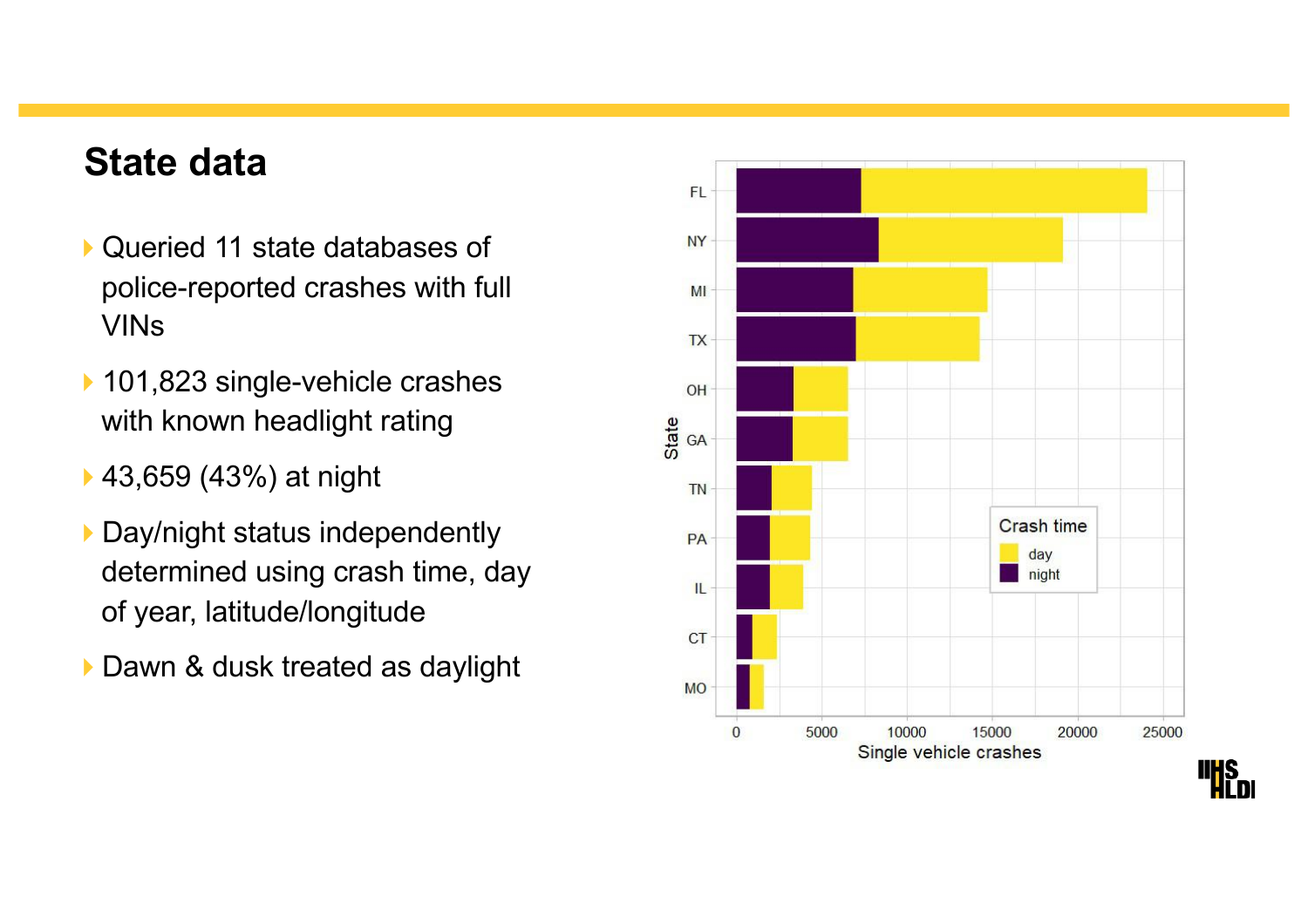

# **Crash distribution by headlight visibility demerits**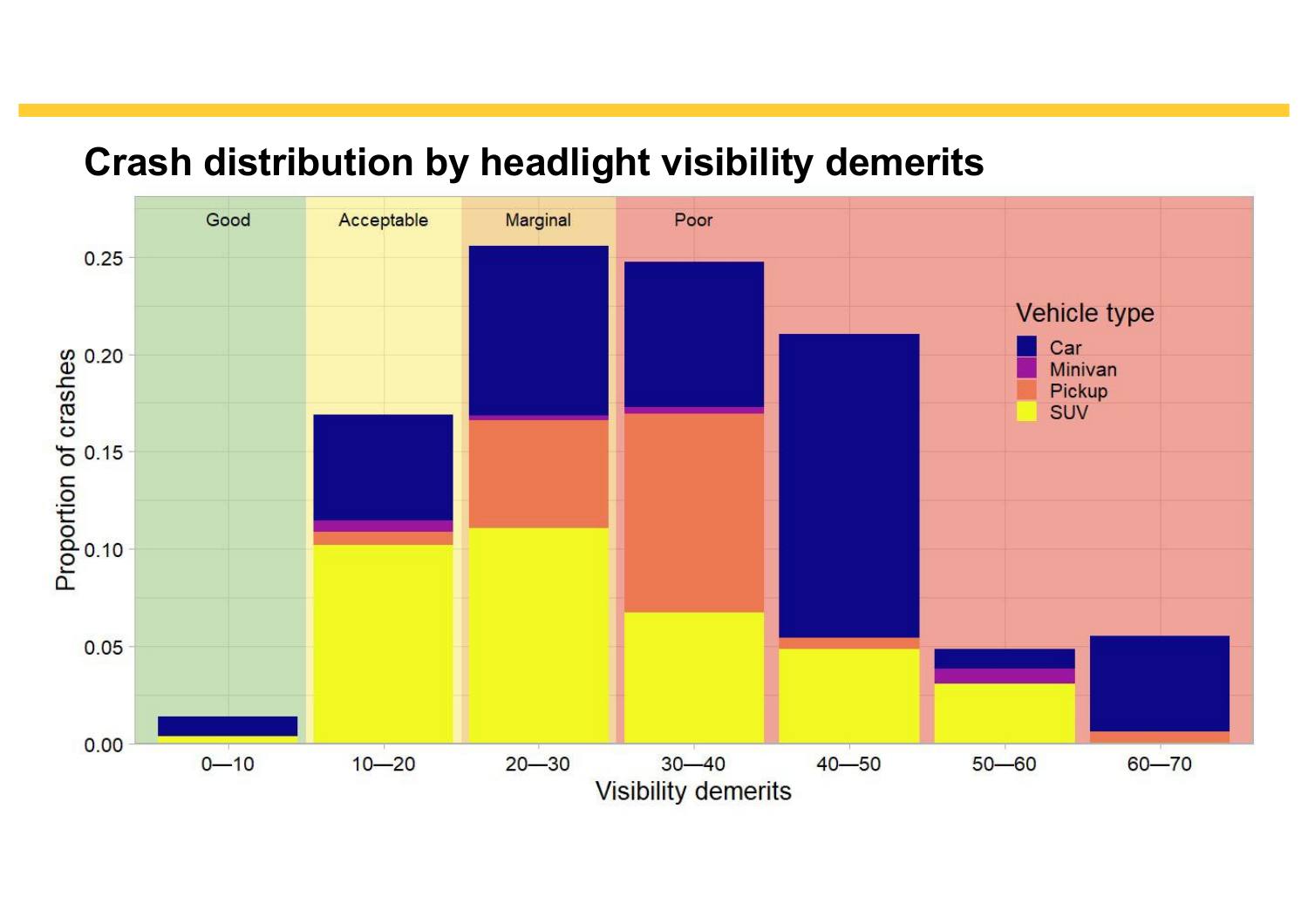#### **Standard ADAS features for study vehicles**

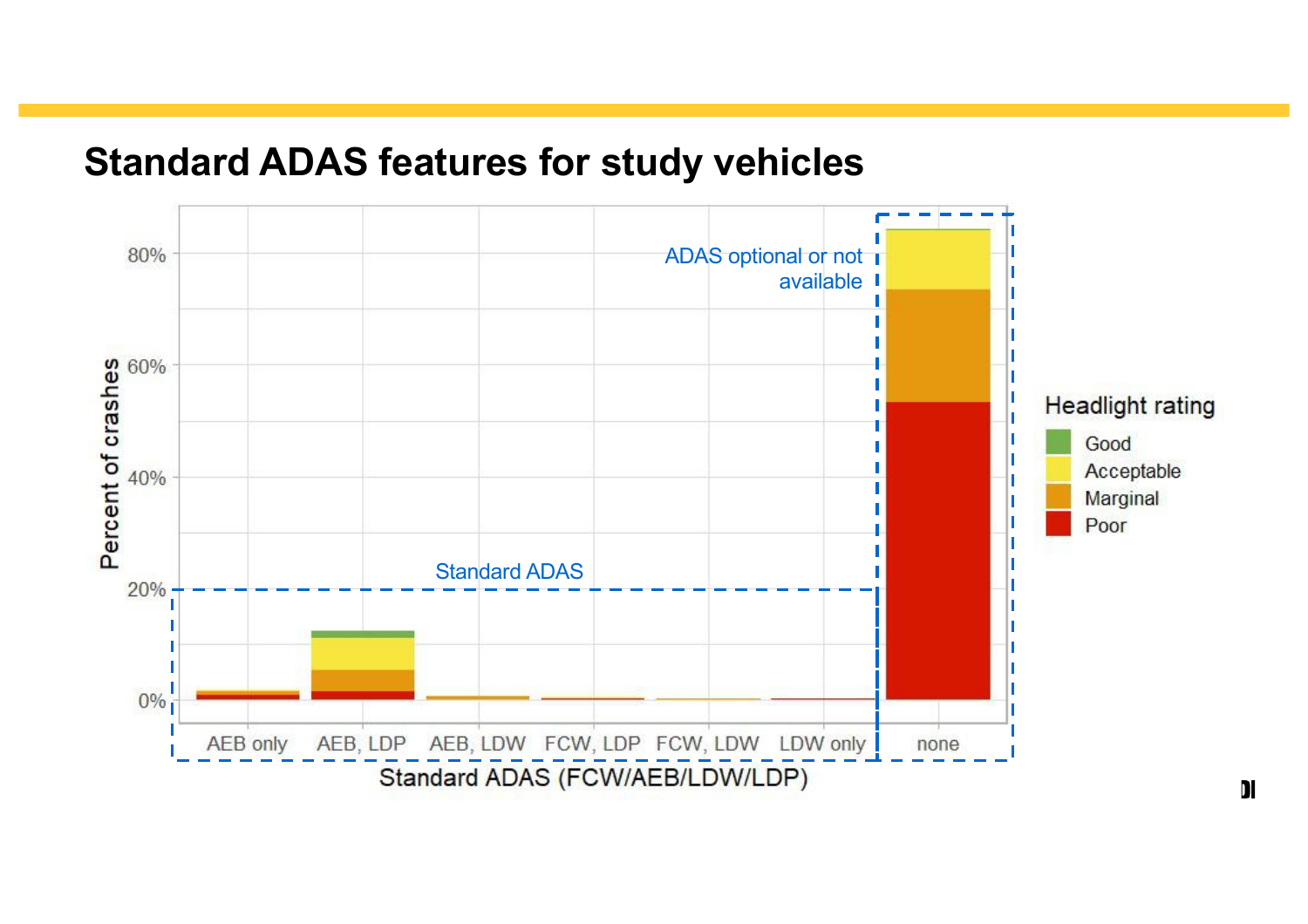# **Modeling approach for studying headlight effect**

▶ Estimated day and night single-vehicle crash rates per mile traveled using Poisson model

- Vehicle mileage supplied from Carfax; does not account for day/night exposure
- ▶ Covariates included in crash rate estimates:
	- Crash state
	- Standard ADAS
	- Vehicle type
	- Insured rated driver age group (<25, 25-65, >65)
	- Insured rated driver gender
	- Headlight rating or headlight demerits (only rating results presented today)
- Daytime crash rates used to control for differences that may be unrelated to darkness; interaction between crash time (day/night) and each covariate indicates the effect at night relative to the effect during the day
- ▶ Repeated analysis for different types of single-vehicle crashes

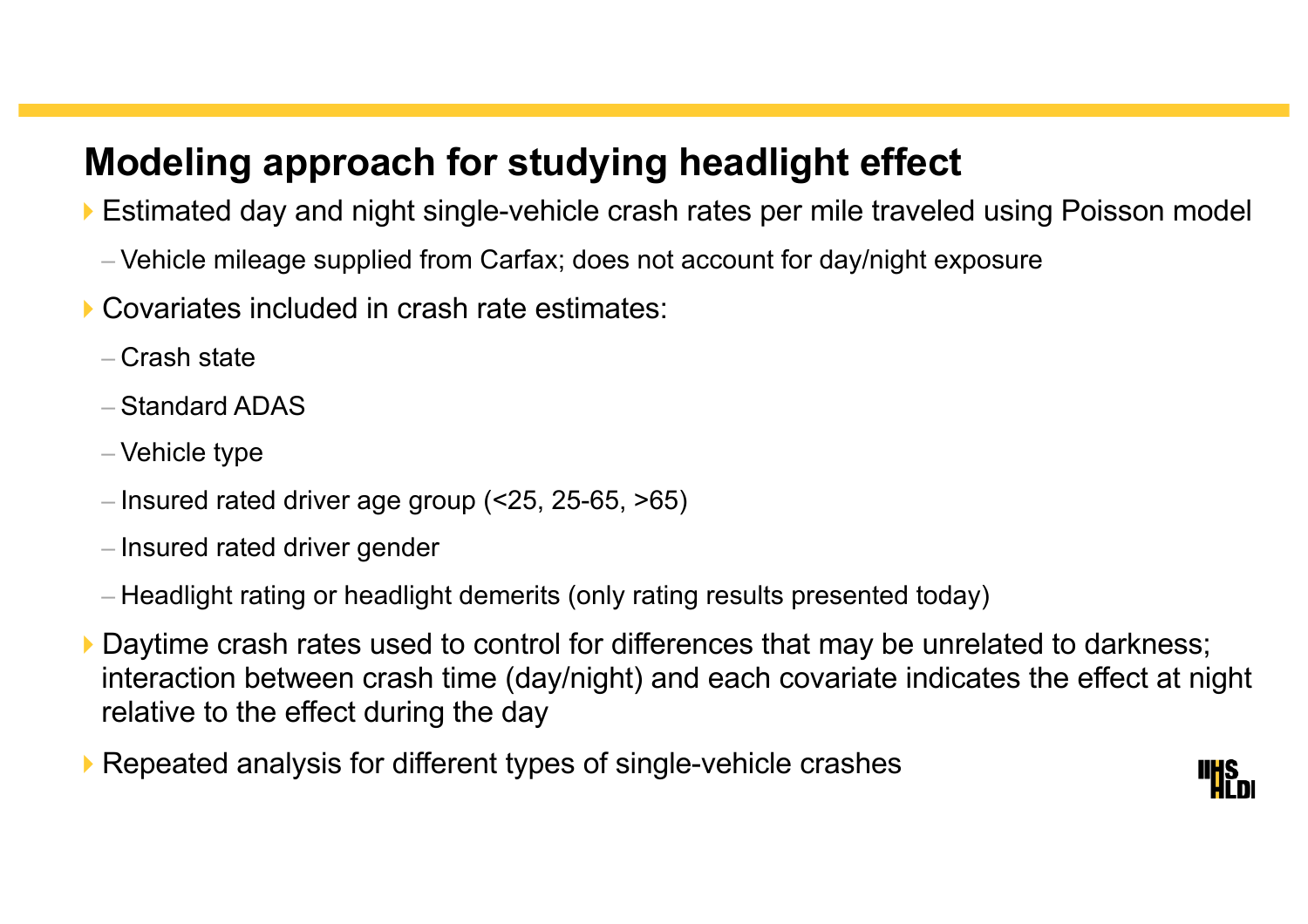#### **Estimated effects of model parameters on daytime and nighttime crash rates** (state effects not shown)

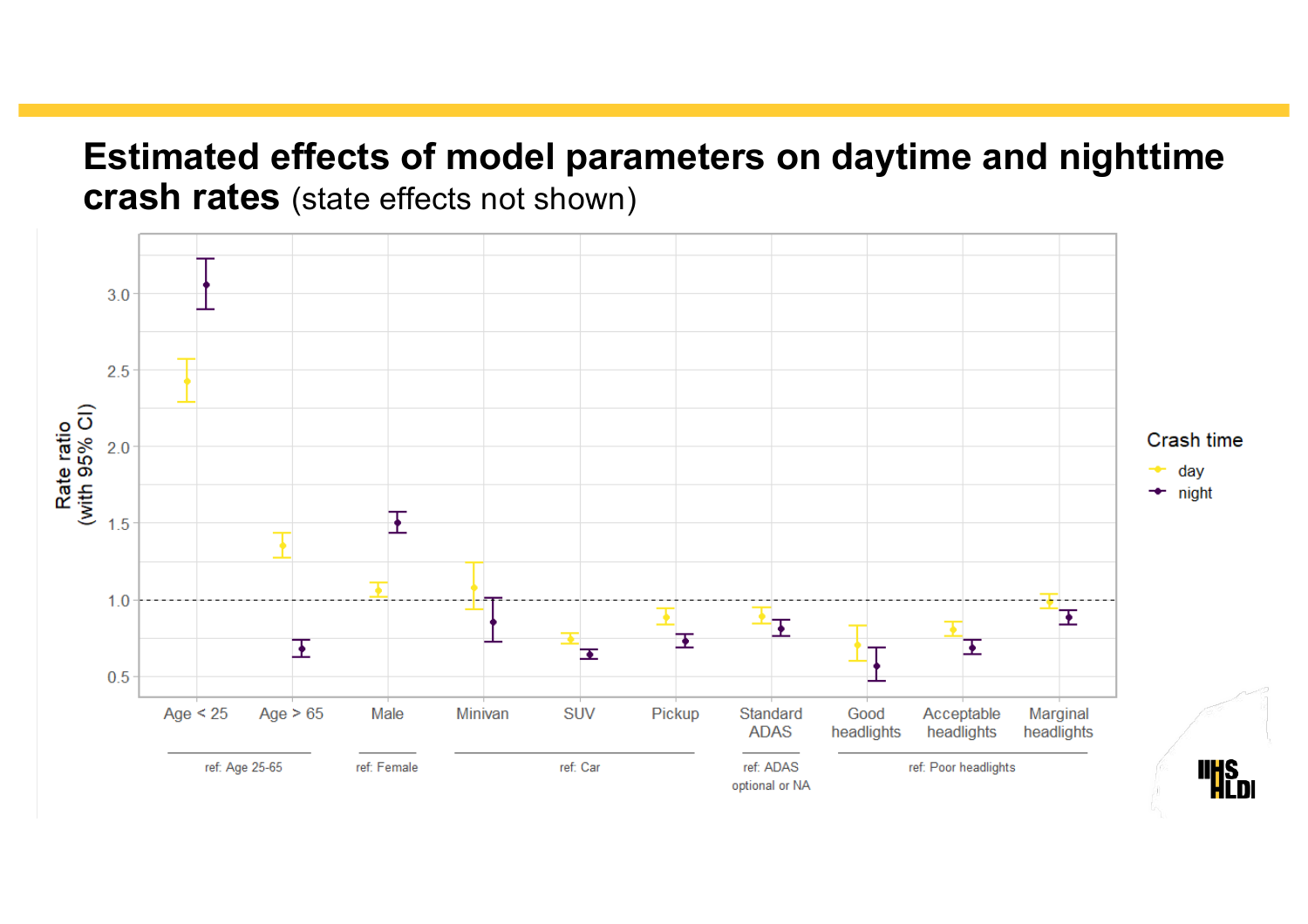## **Nighttime crash rate effects relative to daytime effects**

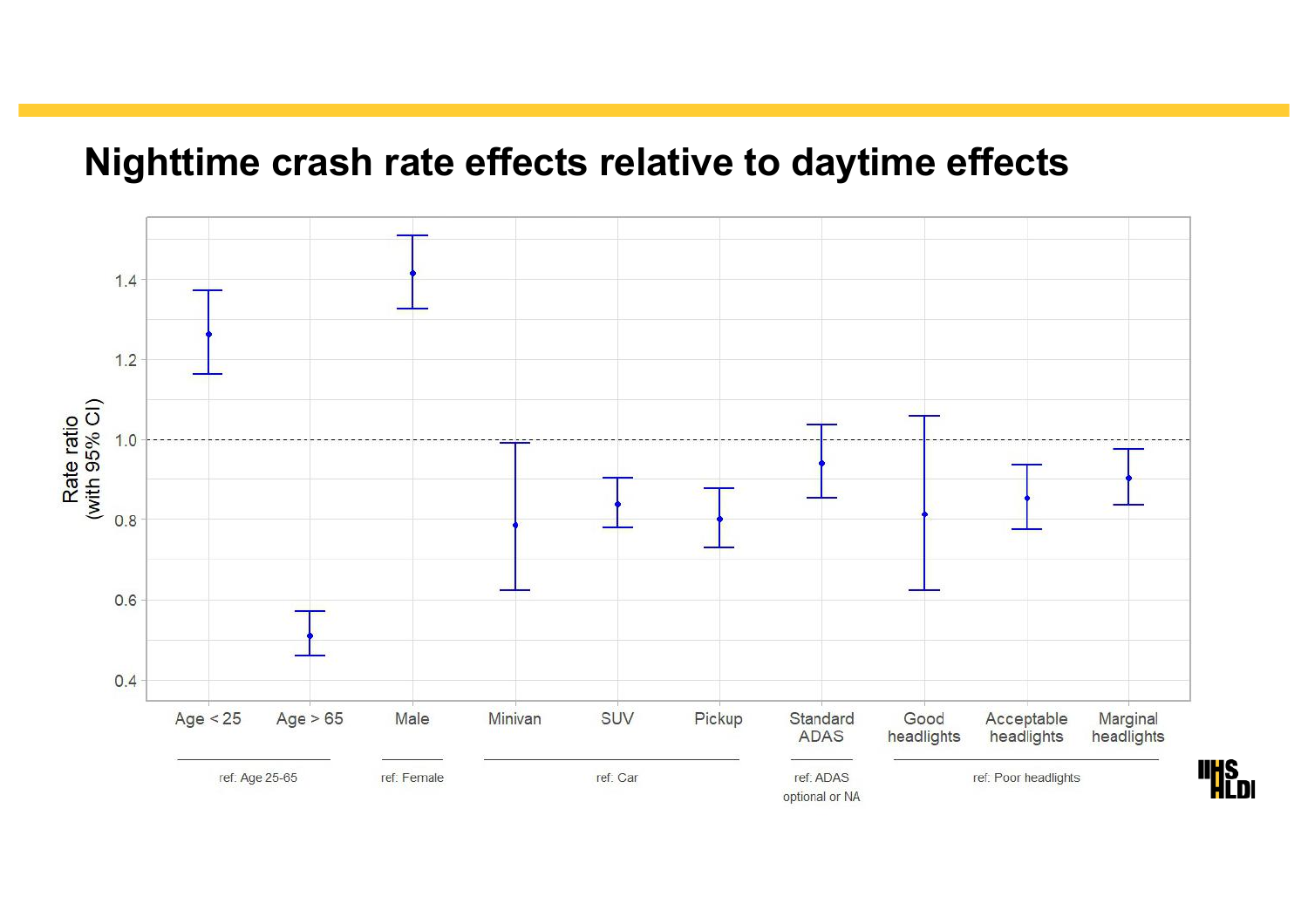## **Adjusted effect of headlight rating on nighttime crash rate for different SV crash types**

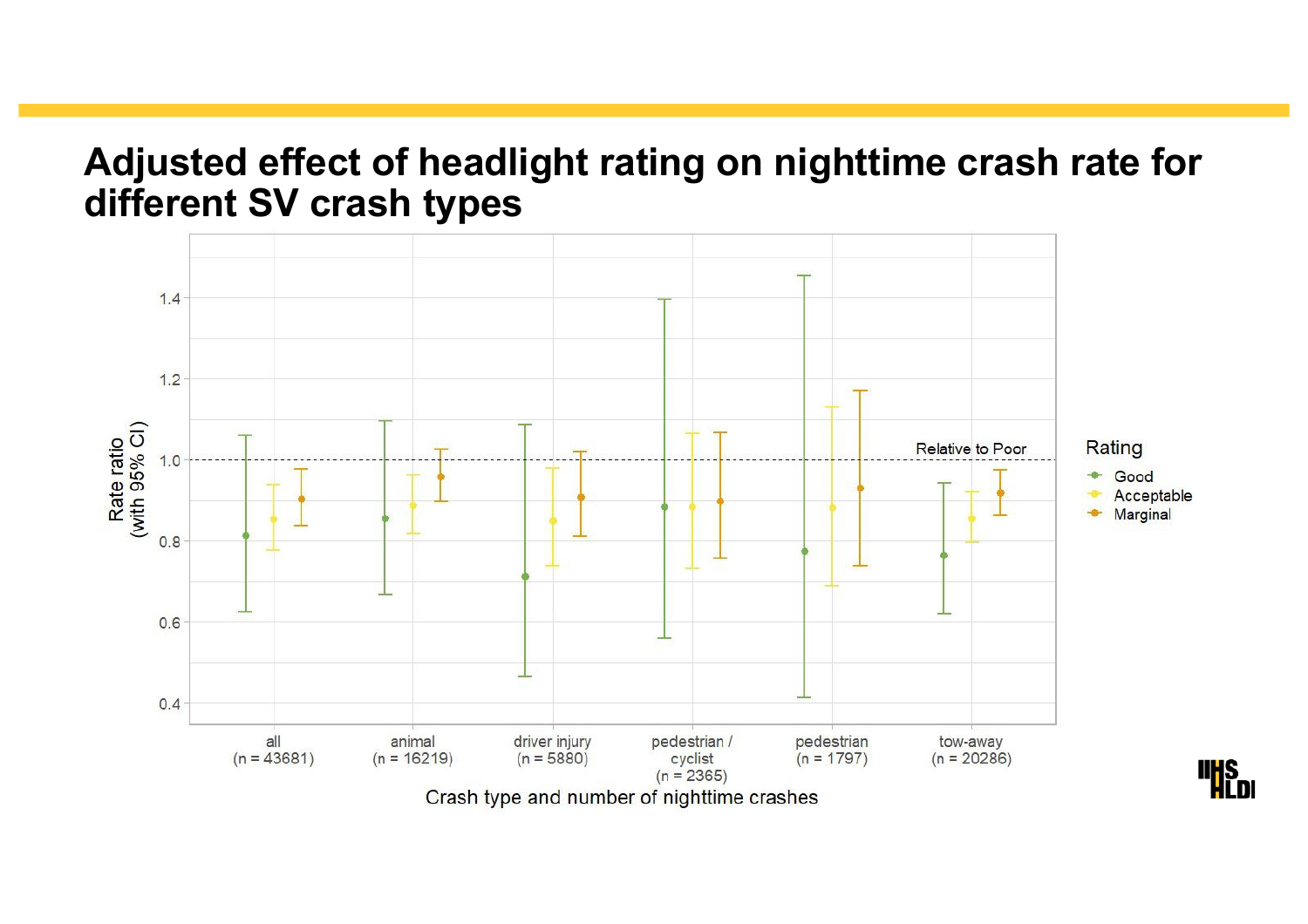# **Additional models looked at effects of different demerit types**

Does the IIHS procedure weight the different test conditions appropriately?

- ▶ Calculated distribution of 5 lx distances for all tested vehicles without any glare demerits
- ▶ Converted an improvement of 1 standard deviation in each metric to the equivalent demerits for **Test condition** that condition
- Modeled the effect of each reduced demerit score on the change in night crash rate
- $\blacktriangleright$  Results indicate that on a demerit basis, the curves are underweighted relative to the straightaway conditions

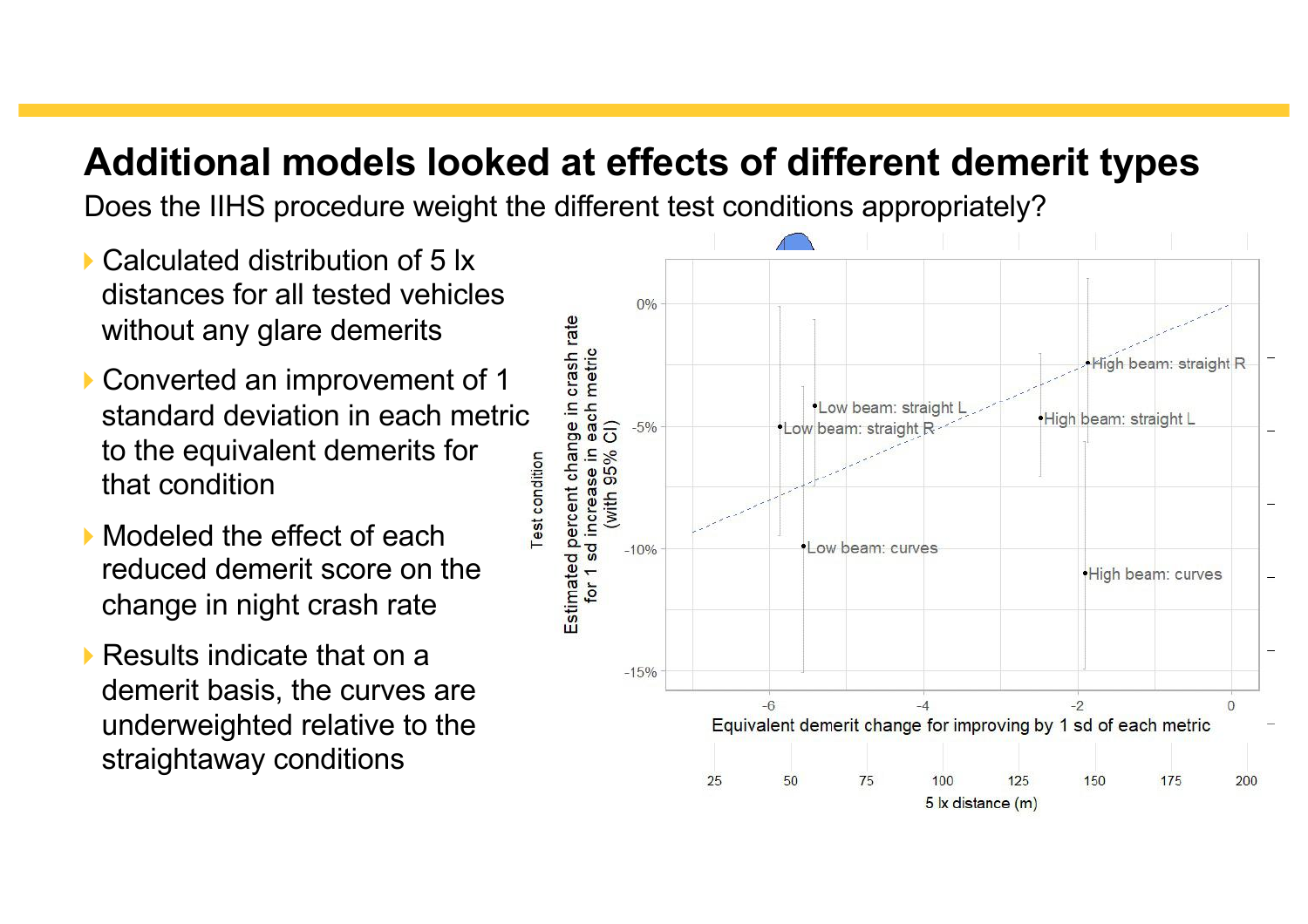#### **Curve tests encourage wider beam patterns which likely help on straightaways too**

IIHS low beam requirements for 0 demerits (25 cm sensor height)

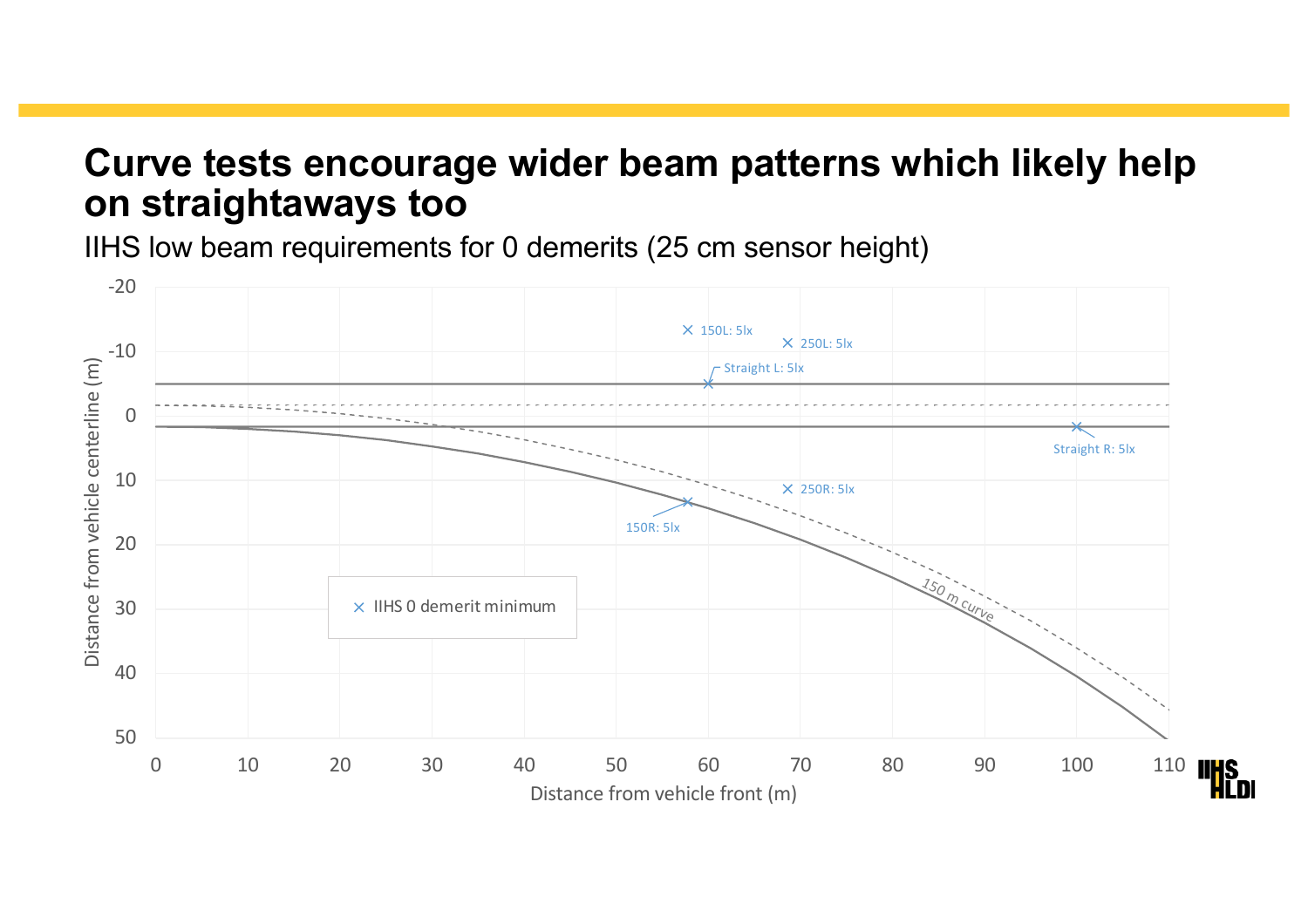# **IIHS low beam requirements vs. FMVSS 108**

FMVSS test points converted to illuminance at 25 cm above road (80 cm height, 150 cm spread)

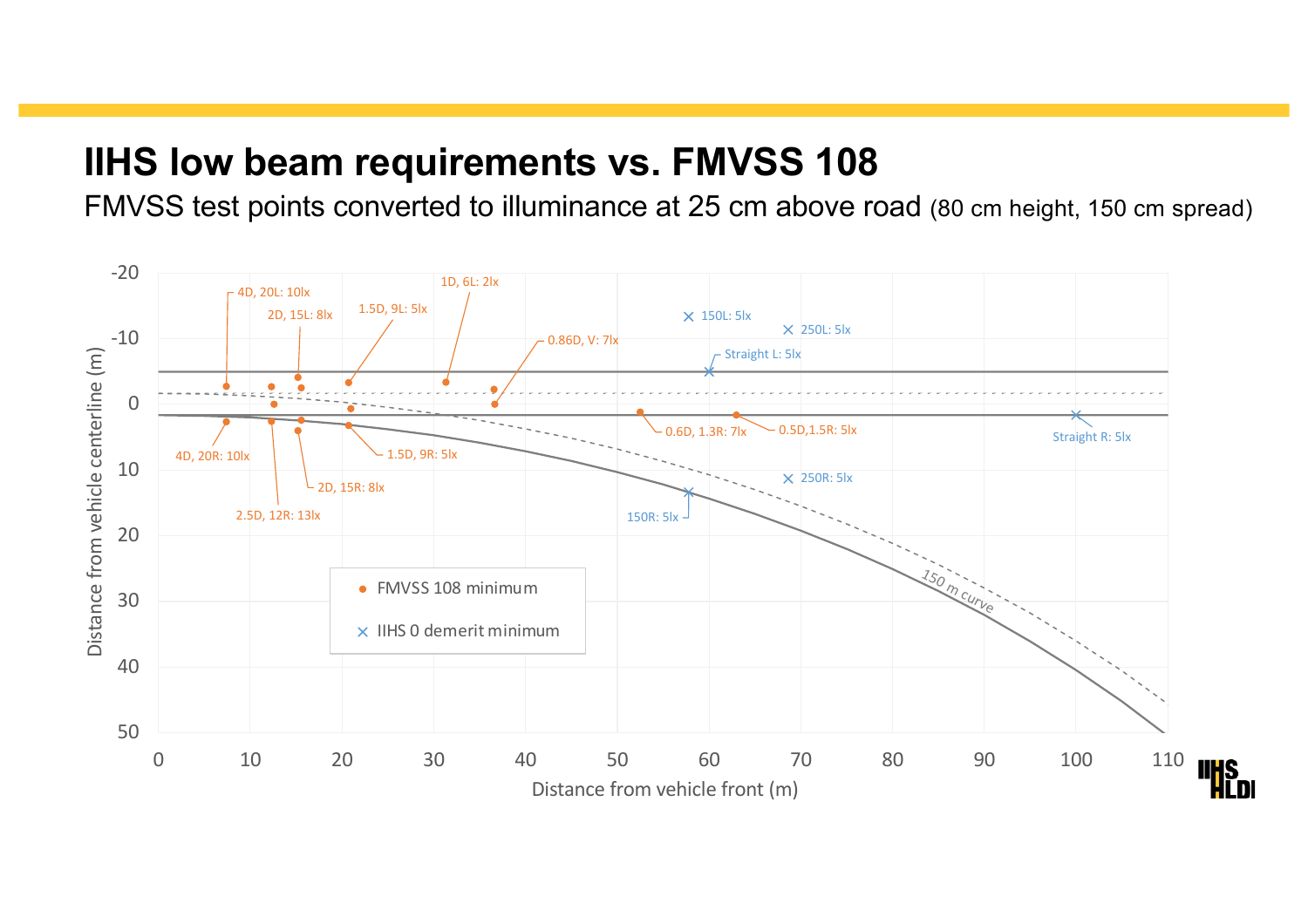## **IIHS high beam requirements vs. FMVSS 108**

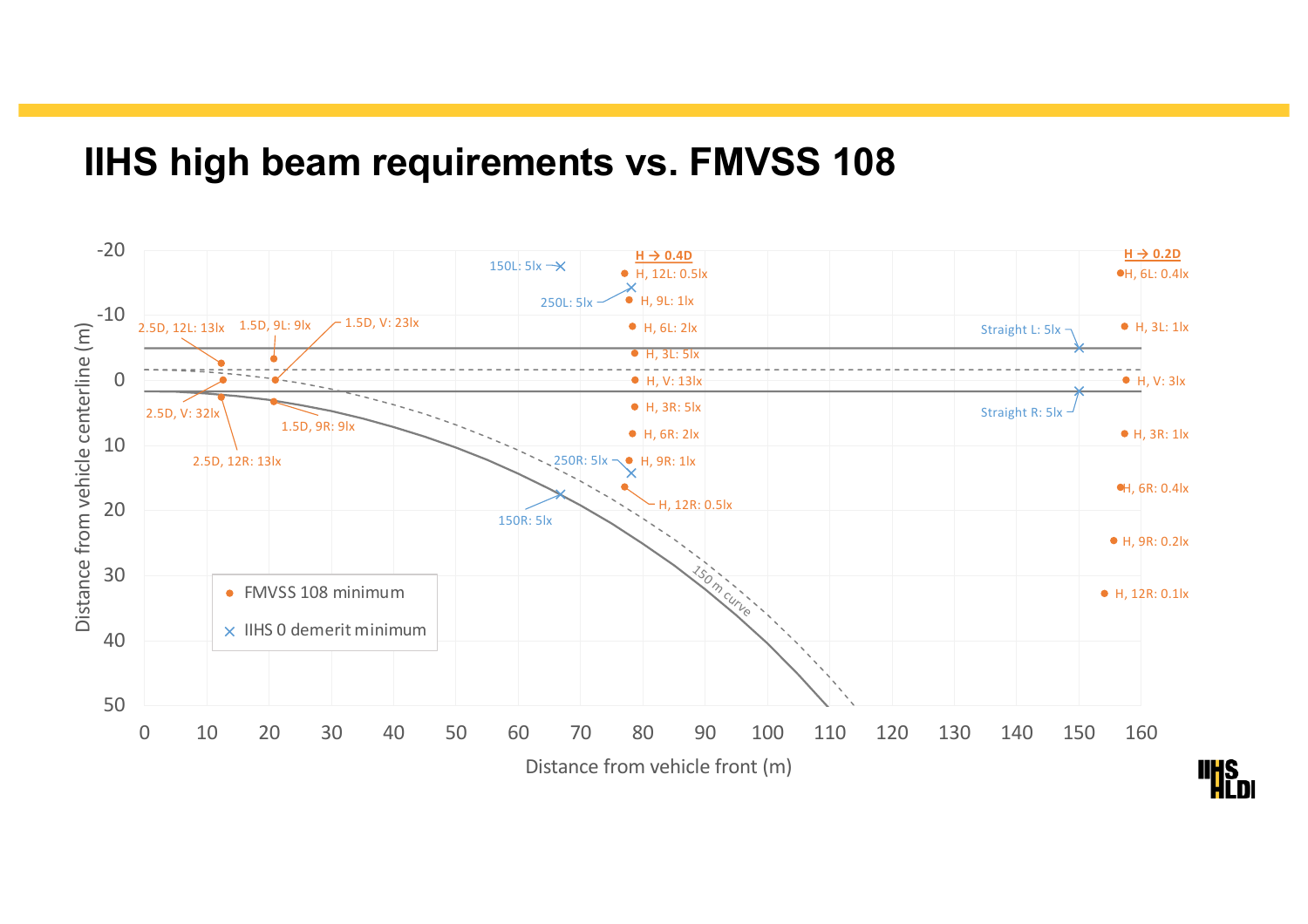# **But what about glare?**

- Excluded glare from current study of single vehicle crashes
- $\triangleright$  Any glare effect will be difficult to study
	- Single vehicle crashes may have glare sources but will always be unknown
	- Multiple vehicle crashes (36% of nighttime crashes) may have glare sources but will only be known if all vehicles have IIHS-tested headlights and all involved vehicles end up crashing
	- Retrospective crash data analysis will never be able to discern whether disabling glare increases risk of crashing into vehicles or objects other than glare-producing vehicles
- ▶ Separate question: would the single vehicle crash results be different without glare contribution to visibility?
	- Answer: no major differences when limiting analyses to vehicles without any glare demerits (63% of crashes) other than wider confidence intervals

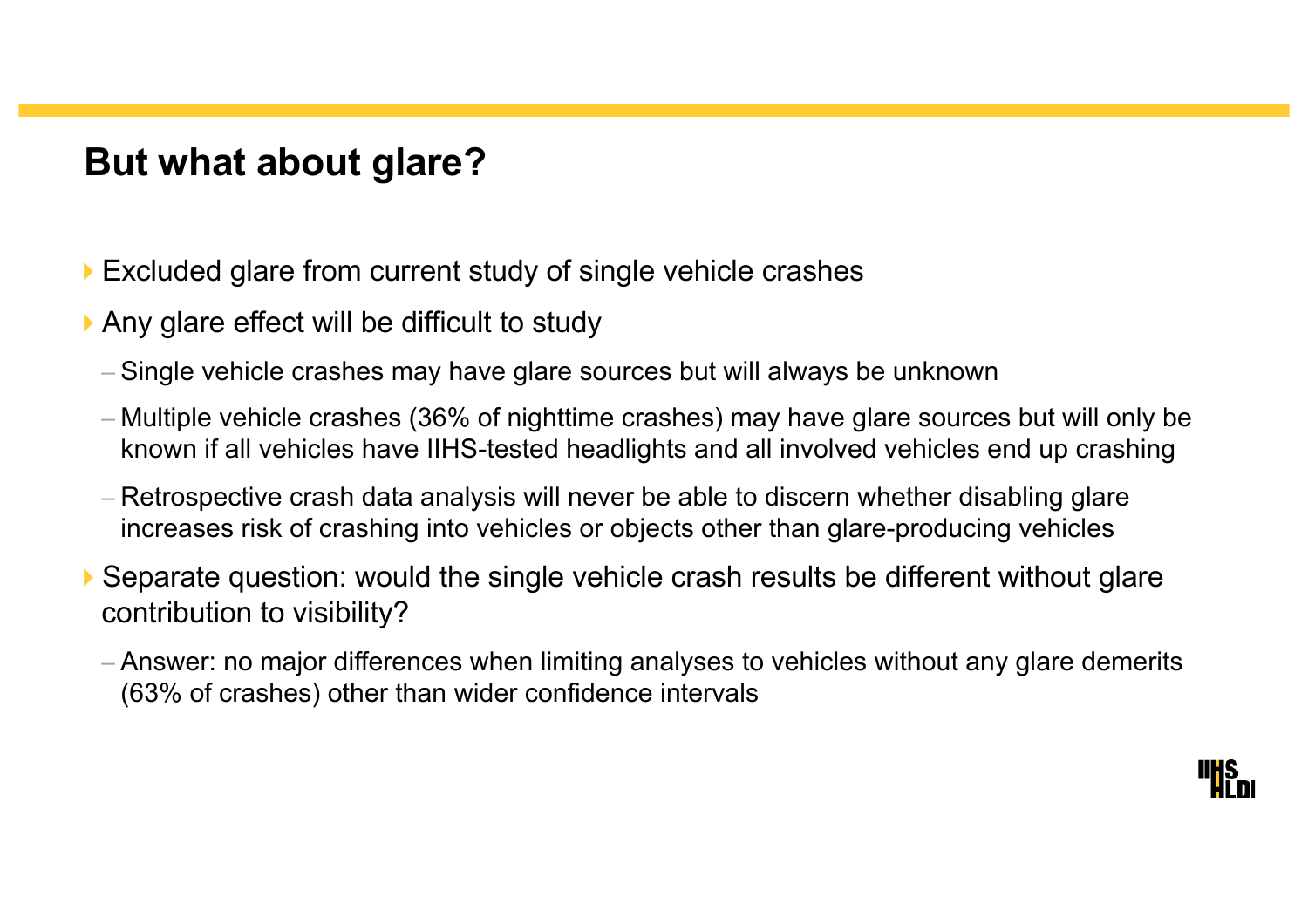## **Overall fleet improvement: glare**

Average straightaway low beam glare by model year for IIHS tested vehicles

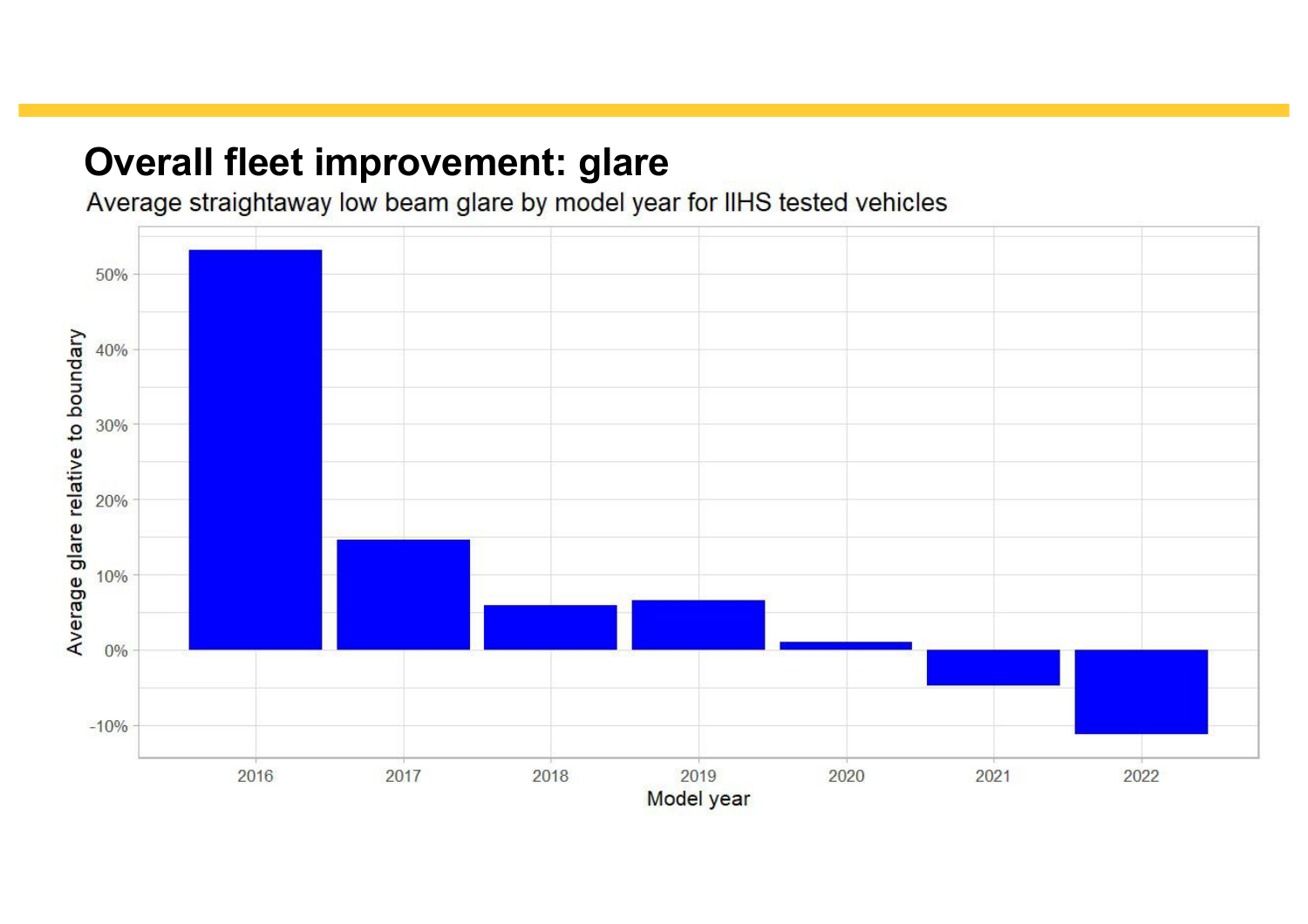

# **Overall fleet improvement: visibility demerits**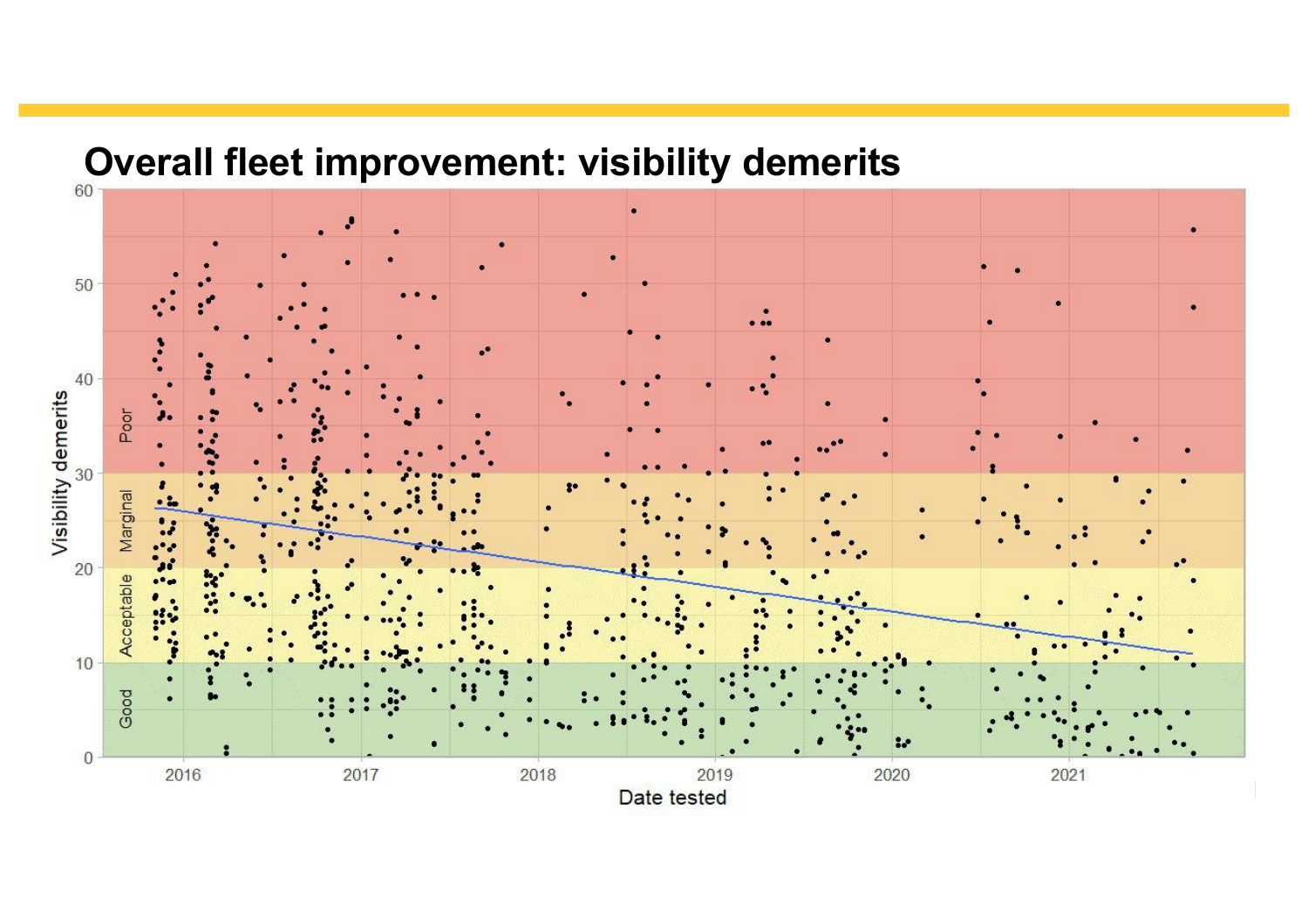

# **Overall fleet improvement: total demerits**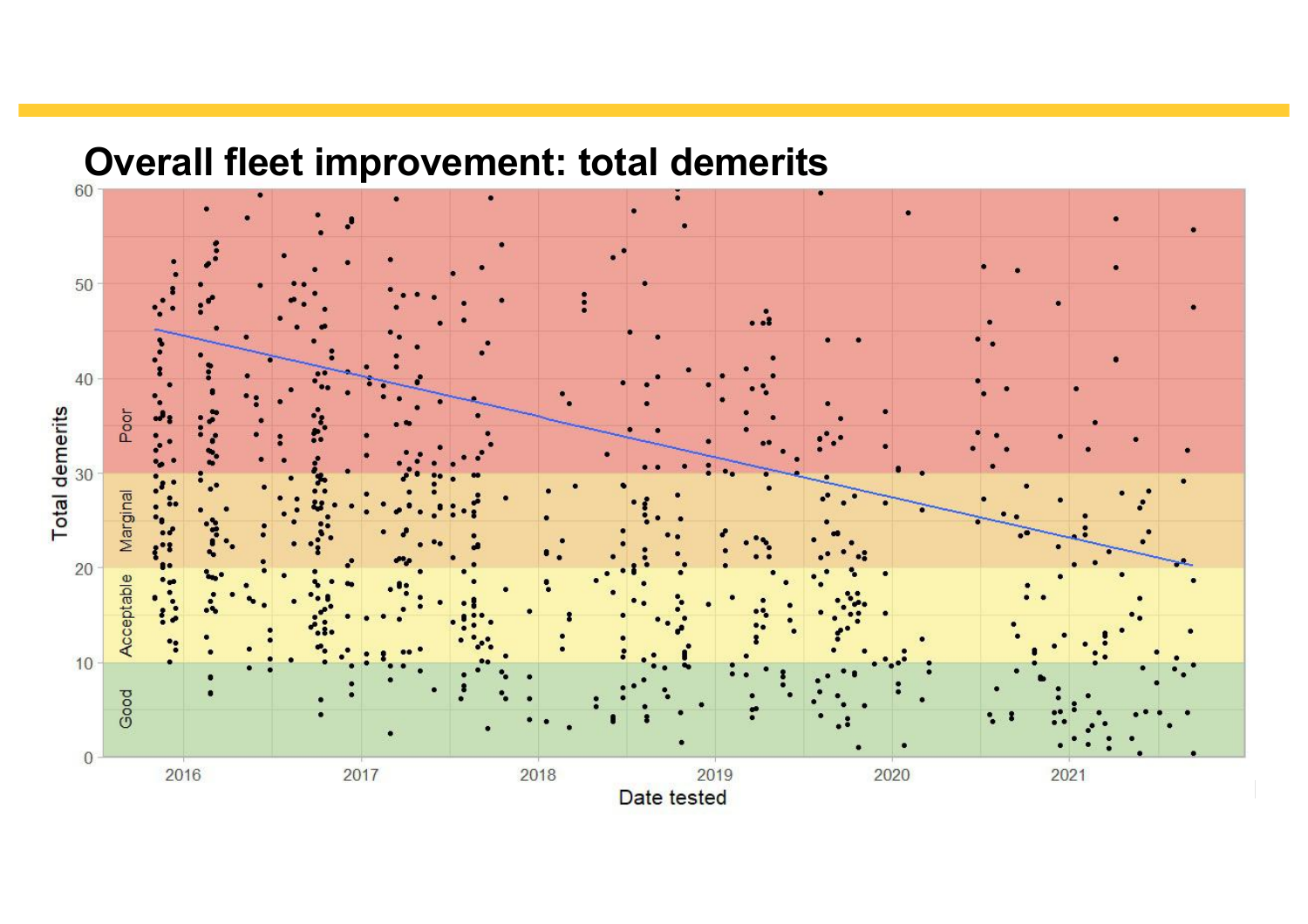## **Conclusions**

- 4IIHS headlight rating has strong effect on the rate of SV nighttime crashes relative to the rate of SV daytime crashes per mile traveled
- $\blacktriangleright$  Effect estimates are well-aligned with the rating scale
- ▶ Relative to Poor-rated headlights, Good-rated headlights associated with:
	- Overall SV nighttime crash rate reduction of 20%
	- Pedestrian, tow-away and driver injury crash rate reductions of 23-29%
- **Precision of estimates should increase over time, especially on good end of rating scale**
- 4Current rating system may underweight curve conditions relative to straightaways
	- May indicate that for a typical beam pattern, increasing width will produce greater crash reductions than increasing reach